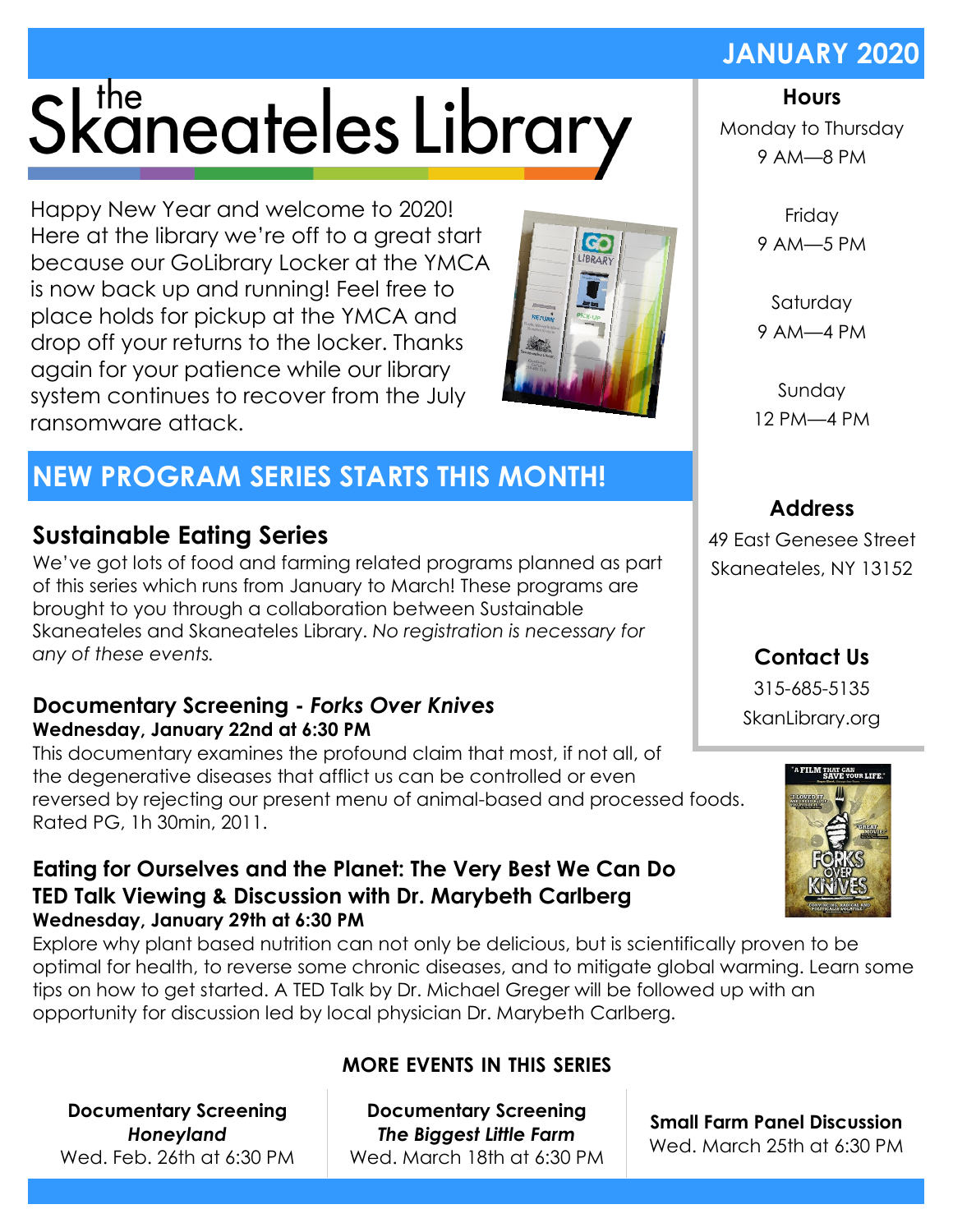# **FOR ADULTS**

#### **Movie Matinee:** *Downton Abbey* **Wednesday, January 8th at 2:00 PM**

The continuing story of the Crawley family, wealthy owners of a large estate in the English countryside in the early 20th century. Rated PG, 2h 2min, 2019. Free popcorn! *No registration.*

#### **Afternoon Book Club Thursday, January 9th at 1:30 PM**

This month's book is *Next Year in Havana* by Chanel Cleeton. Pick up a book at the circulation desk and get ready for a fun discussion with fellow readers. All are welcome! *No registration.*

# **Vipassana Meditation**

#### **Thursdays, January 9th & 23rd at 6:00 PM**

Join the Finger Lakes Mindfulness Meditation Group to learn about and practice Vipassana meditation. *No registration.*

#### **Cookbook Club: Middle Eastern Cuisine Monday, January 13th at 6:30 PM**

This club meets once a month to share a potluck style meal. All you have to do is bring a prepared dish to share and the recipe that inspired you. *Registration appreciated.*

#### **CNY Reads Discussion:**  *There There* **by Tommy Orange Thursday, January 16th at 6:30 PM**

Join us in Library Hall for a book discussion on *There There* by Tommy Orange (CNY Reads 2020 featured book). The novel follows twelve characters from Native American communities all traveling to the Big Oakland Powwow, all connected to one another in ways they may not yet realize. Pick up a book at the front desk. *No registration.*

**All library events are held in Library Hall unless otherwise noted. Library Hall is located on the second floor and is only accessible by stair; there is no elevator access.**

#### **Guitar Concert: Giancarlo Sidoli Saturday, January 18th at 7:30 PM**

From the concert stage as a soloist, chamber musician and basso continuo player, Giancarlo Sidoli performs music from the renaissance through today from countries as diverse as Spain, Italy, Hungary, Poland, Cuba and Brazil. Giancarlo received his Masters of Music in Guitar Performance from SUNY Fredonia. Free. *No registration.*

#### **Friday Film:** *Judy* **Friday, January 24th at 7:00 PM**

Legendary performer Judy Garland arrives in London in the winter of 1968 to perform a series of sold-out concerts. Rated PG-13, 1h 58min, 2019. Free popcorn! *No registration.*

#### **Evening Book Club Monday, January 27th at 6:30 PM**

This month's book is *The Bear and the Nightengale* by Katherine Arden. Pick up a book at the circulation desk and get ready for a fun discussion with fellow readers. All are welcome! *No registration.*

#### **Effective Communication Strategies for Living with Alzheimer's Disease Tuesday, January 28th at 6:00 PM**

Presented by the Alzheimer's Association of CNY, this program explores how to decode the verbal and behavioral messages delivered by someone with dementia and identify strategies to help you connect and communicate at each stage of the disease. *Registration required. Call CNYAA at 315-472-4201 ext. 227 to register.*

# **Skaneateles Library Board Annual Meeting**

## **Thursday, January 30th at 6:30 PM\***

The Library Board is made up of community members who volunteer their time and skills to further the mission of the library. All meetings are open and the public is welcome to attend. \*Please note that the Annual Meeting takes place on a THURSDAY, not a Tuesday like regular meetings.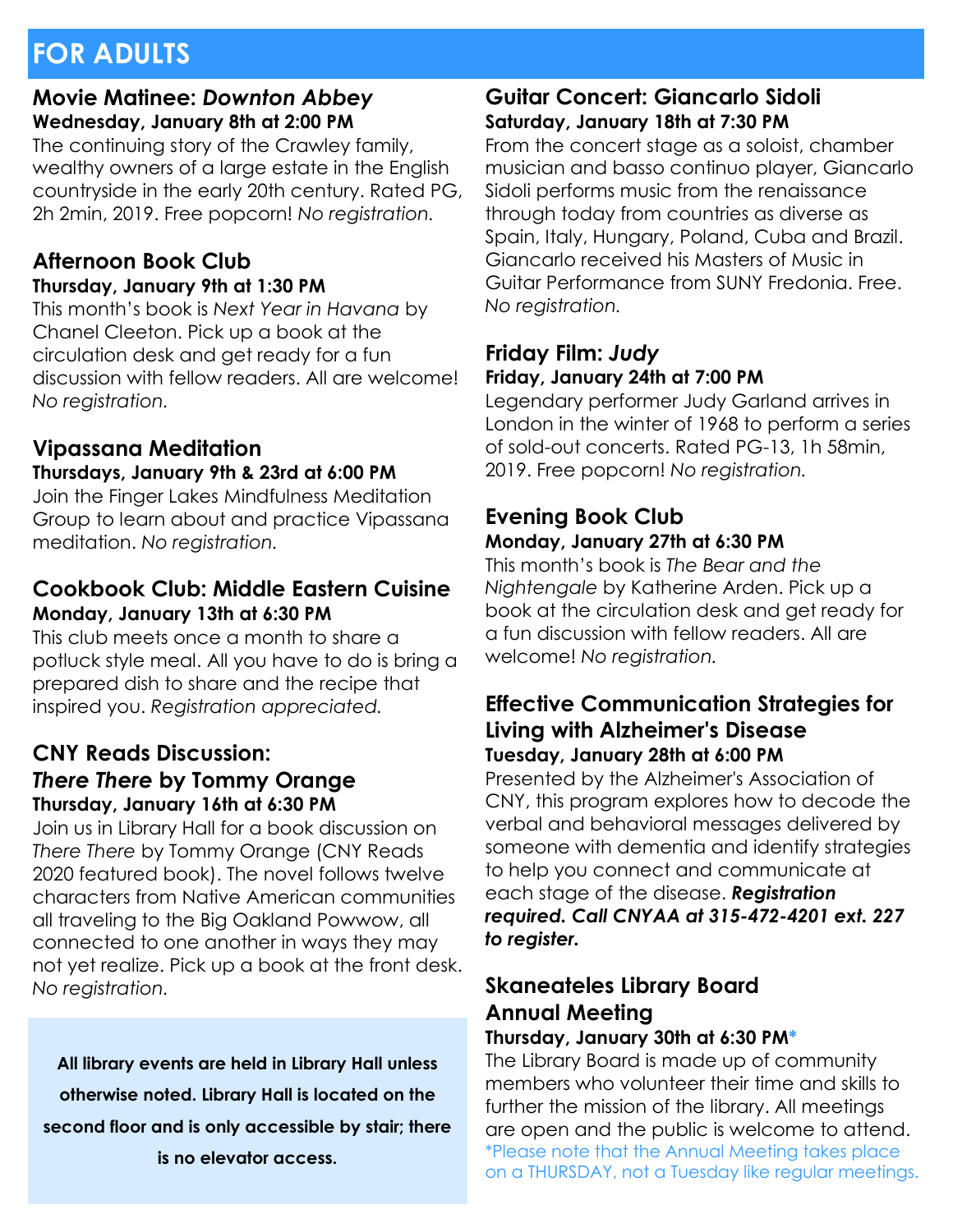# **FOR KIDS**

# **Preschool Story Time**

## **Tuesdays at 10:30 AM**

Join us for stories and more! For ages 3 - 5 years. *No registration.*

# **Baby Bounce & Rhyme**

## **Wednesdays at 9:15 AM**

Bond with baby during this short program designed for children from birth to 18 months old. *No registration.*

# **Read, Sing, Play: Toddler Story Time Thursdays at 10:30 AM**

Join us for stories, songs and movement. For ages 18 months - 3 years. *No registration.*

# **Sensory Play**

# **Fri. Jan. 3rd, 10th, 17th, 24th & 31st at 9:15 AM**

Sensory play supports language development, motor skills and social interaction as children play, investigate and explore their world. This program gives children a chance to interact with a variety of toys and activities that engage their senses. For babies who can sit up independently - 2 year olds. *No registration.*

# **Family Book Club**

# **Sunday, January 5th at 2:30 PM**

This month's book is *The Giving Tree* by Shel Silverstein. This club is for families with a child in 1st or 2nd grade. It encourages family read aloud time at home and then brings everyone together at the library for a fun activity. *No registration.*

# **Open Minecraft**

# **Monday, January 6th from 3:30 PM to 5:00 PM**

Drop in after school to play Minecraft Education Edition on our laptops or bring your own device. Laptops are limited and kids may have to work in pairs. For ages 8 – 12. *No registration.*

# **Toddler Craft**

# **Thursday, January 9th at 11:00 AM**

Join us after story time (10:30 AM – 11:00 AM) to make a snowman craft. *No registration.*

# **Creativebug Kids: Make Your Own Journal**

#### **Thurs. Jan. 9th, 16th, 23rd & 30th at 4:00 PM**

Kids will take an old book and turn it into a journal using simple skills: inking, painting, collage, and more. Each session begins with a short prompt and video tutorial through Creativebug (an online resource for Skaneateles Library cardholders) and time for kids to create and experiment with a variety of materials. For ages 8 – 12. *Registration for the entire session required.*

# **Chess Club: Winter Session**

#### **Tuesdays from January 14th to March 10th from 4:00 PM to 5:00 PM (no meeting on Feb. 18th)**

Learn to play chess at the library! During this winter session, kids will learn the basics of chess. Led by our **tege rolation in the west** is a combination of lessons about the different chess pieces, the rules of the game, and simple strategies combined with games and chess play. For ages 8 – 12. *Registration for the entire session required.*

# **Open Play**

# **Monday, January 20th from 1:00 PM to 5:00 PM**

Drop-in and play with a variety of toys. For all ages. *No registration.*

# **Family Movie:** *The Addams Family* **Saturday, January 25th at 3:00 PM**

The eccentrically macabre family moves to a bland suburb where Wednesday Addams' friendship with the daughter of a hostile and conformist local reality show host exacerbates conflict between the families. Rated PG, 1hr 26min, released 2019. Free popcorn! For all ages. *No registration.*